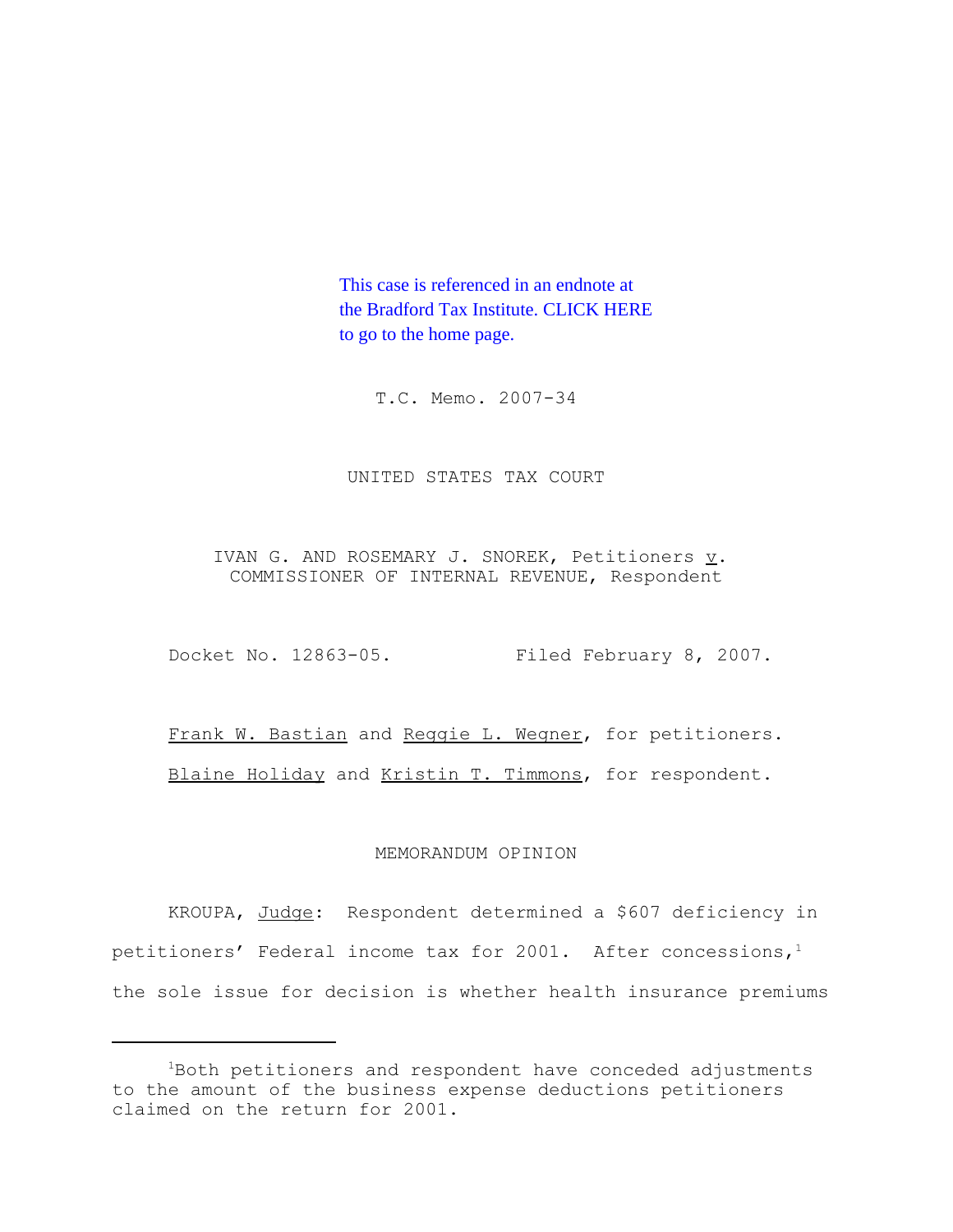for petitioner Rosemary Snorek (Mrs. Snorek) are fully deductible under section  $162(a)^2$  or only 60 percent deductible under section 162(l). We hold that they are 60 percent deductible.

## Background

This case was submitted fully stipulated pursuant to Rule 122, and the facts are so found. The stipulation of facts and accompanying exhibits are incorporated by this reference. Petitioners resided in Owatonna, Minnesota, at the time they filed the petition.

Mrs. Snorek operated a sole proprietorship upholstery business, Snorek Upholstery, during 2001. That year, Snorek Upholstery executed an adoption agreement to provide a medical reimbursement plan for eligible employees through an organization called AgriPlan/BizPlan (the plan). Eligible employees under the plan would be fully reimbursed by Snorek Upholstery for health insurance costs for themselves and their immediate family and reimbursed up to \$3,000 for other out-of-pocket medical expenses. To be reimbursed, an eligible employee was required to submit a transmittal form to AgriPlan/BizPlan noting the amount the eligible employee paid or incurred for health insurance and outof-pocket medical expenses during the year. AgriPlan/BizPlan

 $- 2 -$ 

<sup>&</sup>lt;sup>2</sup>All section references are to the Internal Revenue Code in effect for 2001, and all Rule references are to the Tax Court Rules of Practice and Procedure, unless otherwise indicated. Amounts are rounded to the nearest dollar.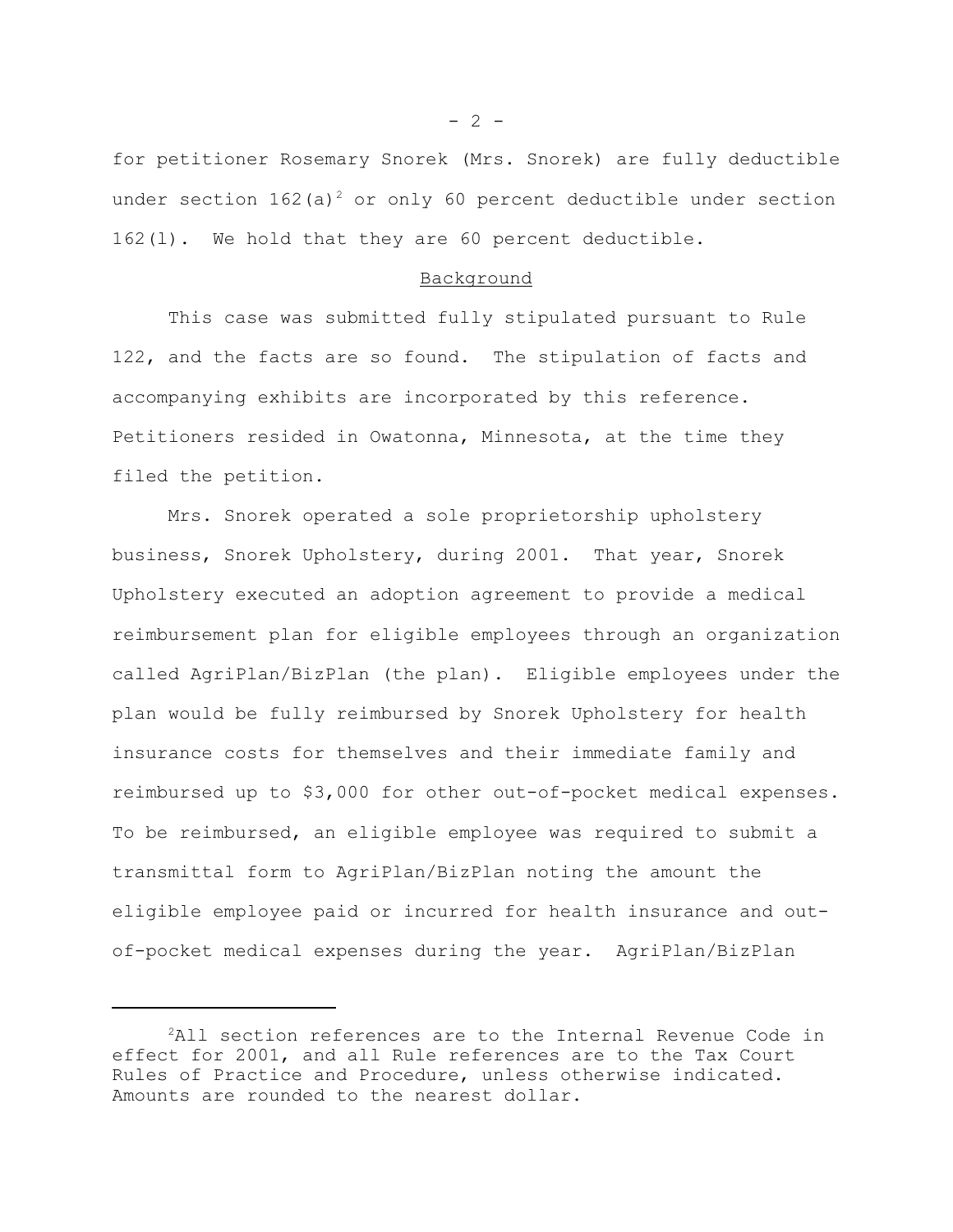would then audit the transmittal form and issue a statement to Snorek Upholstery stating the amount it should reimburse the eligible employee.

Mrs. Snorek, as owner and operator of Snorek Upholstery, and petitioner Ivan Snorek (Mr. Snorek) executed a written employment agreement near the end of 2000, in which Mr. Snorek agreed to perform repair and recovery services for Snorek Upholstery beginning in 2001. The employment agreement specified that Mr. Snorek would annually receive \$480 in wages and would be an eligible employee under the plan.

Mr. Snorek performed services for Snorek Upholstery in 2001 and was paid \$480. Near the end of 2001, Mr. Snorek submitted an employee benefit expense transmittal form (transmittal form) to the plan, claiming that he had paid \$10,355 of eligible medical expenses during the year. Of this amount, \$3,906 was attributable to premiums paid on a Blue Cross/Blue Shield individual health insurance policy for Mrs. Snorek. The record does not contain any evidence showing that Mr. Snorek paid the health insurance premiums for Mrs. Snorek, or that he was reimbursed by Snorek Upholstery.

Petitioners filed a joint Federal income tax return for 2001. Petitioners reported income and expenses from Snorek Upholstery on Schedule C, Profit or Loss From Business. Petitioners deducted \$10,355 as an employee benefit plan expense.

 $- 3 -$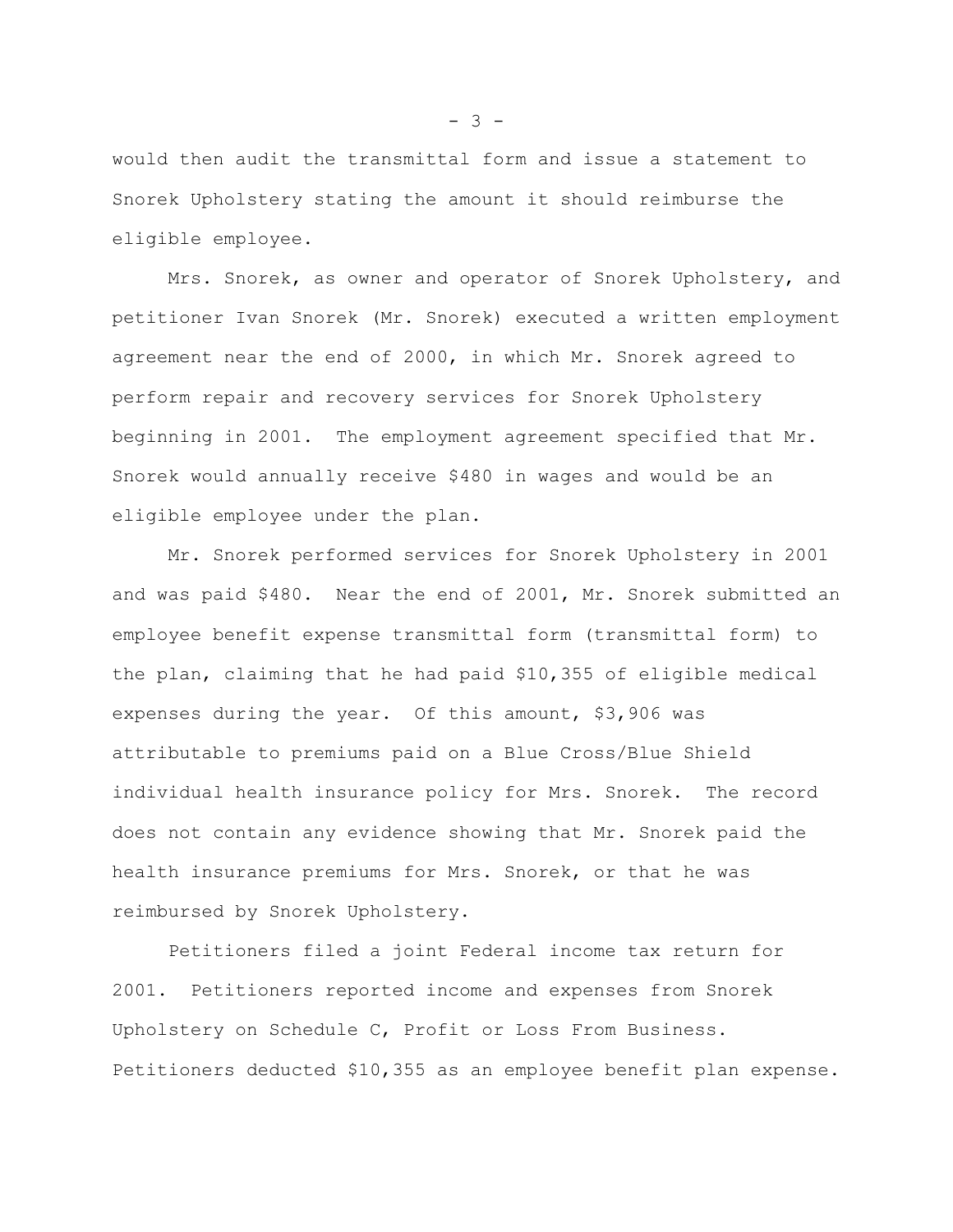The \$10,355 deduction was attributable to the claimed eligible medical expenses submitted to the plan.

 Respondent sent petitioners a deficiency notice. Respondent determined that petitioners were not allowed to deduct the \$3,906 claimed employee benefit plan expenses attributable to the health insurance premiums for Mrs. Snorek. Respondent determined that 60 percent of \$3,906 was deductible under section 162(l). Petitioners timely filed a petition.

#### Discussion

We are asked to decide whether petitioners can deduct the health insurance premiums for Mrs. Snorek and, if so, to what extent. This is an unusual substantiation case because the parties agree that the health insurance premiums for Mrs. Snorek were paid; they disagree as to who paid the premiums.

We look to the general rule that deductions are a matter of legislative grace, and the taxpayer must show that he or she is entitled to any deduction claimed. Rule 142(a); Deputy v. du Pont, 308 U.S. 488, 493 (1940). This includes the burden of substantiation. Hradesky v. Commissioner, 65 T.C. 87, 89-90 (1975), affd. per curiam 540 F.2d 821 (5th Cir. 1976). Petitioners do not assert that the burden shifts to respondent under section 7491(a). Therefore the burden of proof remains with petitioner.

 $- 4 -$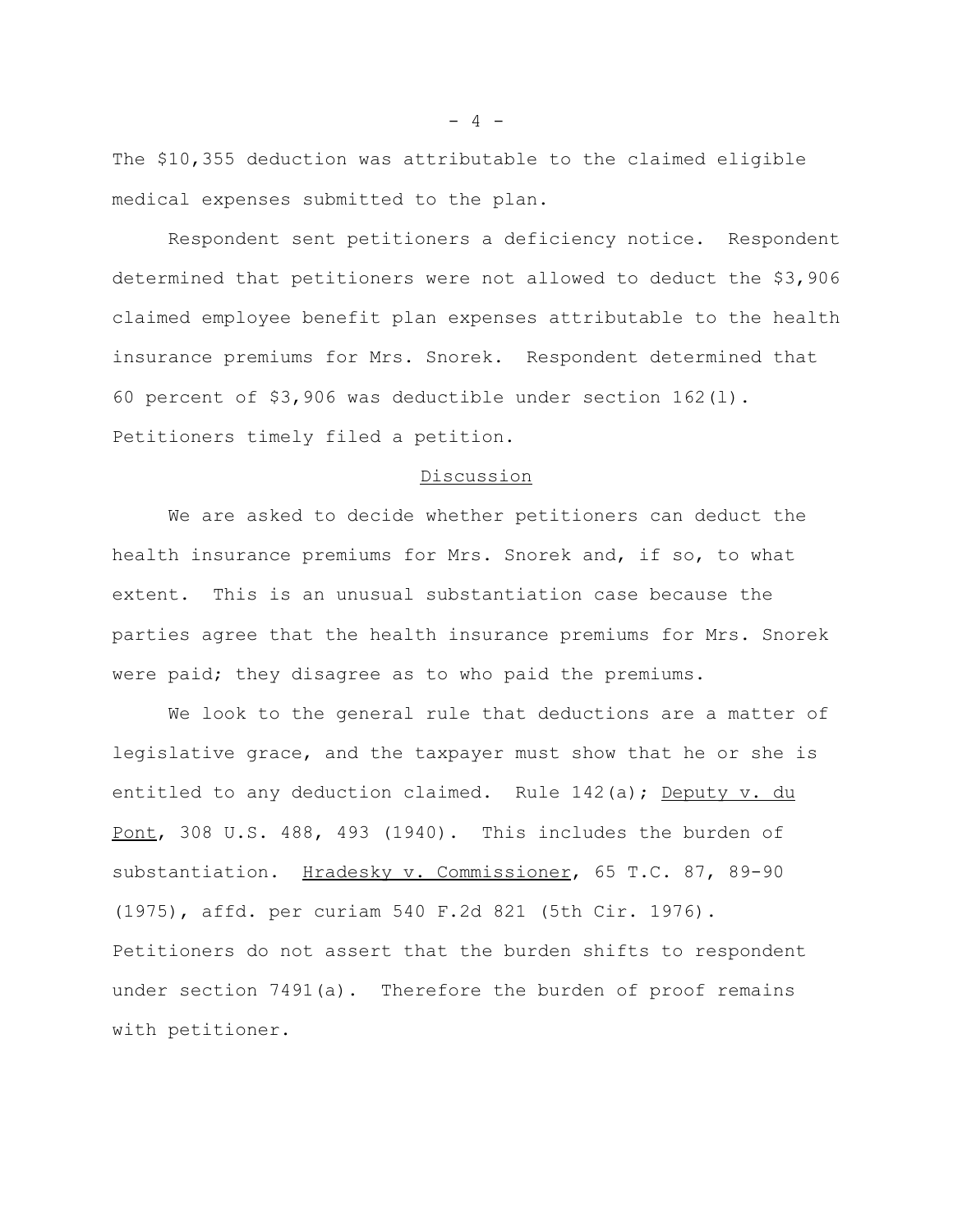In addition, taxpayers may fully deduct all ordinary and necessary expenses paid or incurred during the taxable year carrying on a trade or business. Sec. 162(a). Ordinary and necessary business expenses include the reimbursement of employee benefit plan expenses to an employee for expenses the employee pays or incurs. Sec. 162(a)(1); sec. 1.162-10, Income Tax Regs. The deductibility of health insurance costs paid or incurred by self-employed individuals, however, is subject to the special rules of section 162(l). For 2001, self-employed individuals are allowed to deduct only an amount equal to 60 percent of the amount paid or incurred during the year for health insurance. Sec. 162(1)(1)(A) and (B).

Respondent argues that Mrs. Snorek, a self-employed individual, paid her own health insurance premiums, and therefore the premium payments are only 60 percent deductible under section 162(l). Petitioners counter that Mr. Snorek, an eligible employee under the plan, paid the health insurance premiums for Mrs. Snorek, and further argue that Snorek Upholstery reimbursed him. They argue, therefore, that the health insurance premiums for Mrs. Snorek are fully deductible as an ordinary and necessary business expense. We disagree.

Petitioners failed to provide evidence that Mr. Snorek, the eligible employee, paid the health insurance premiums for Mrs. Snorek or that he was reimbursed by Snorek Upholstery for that

 $-5 -$